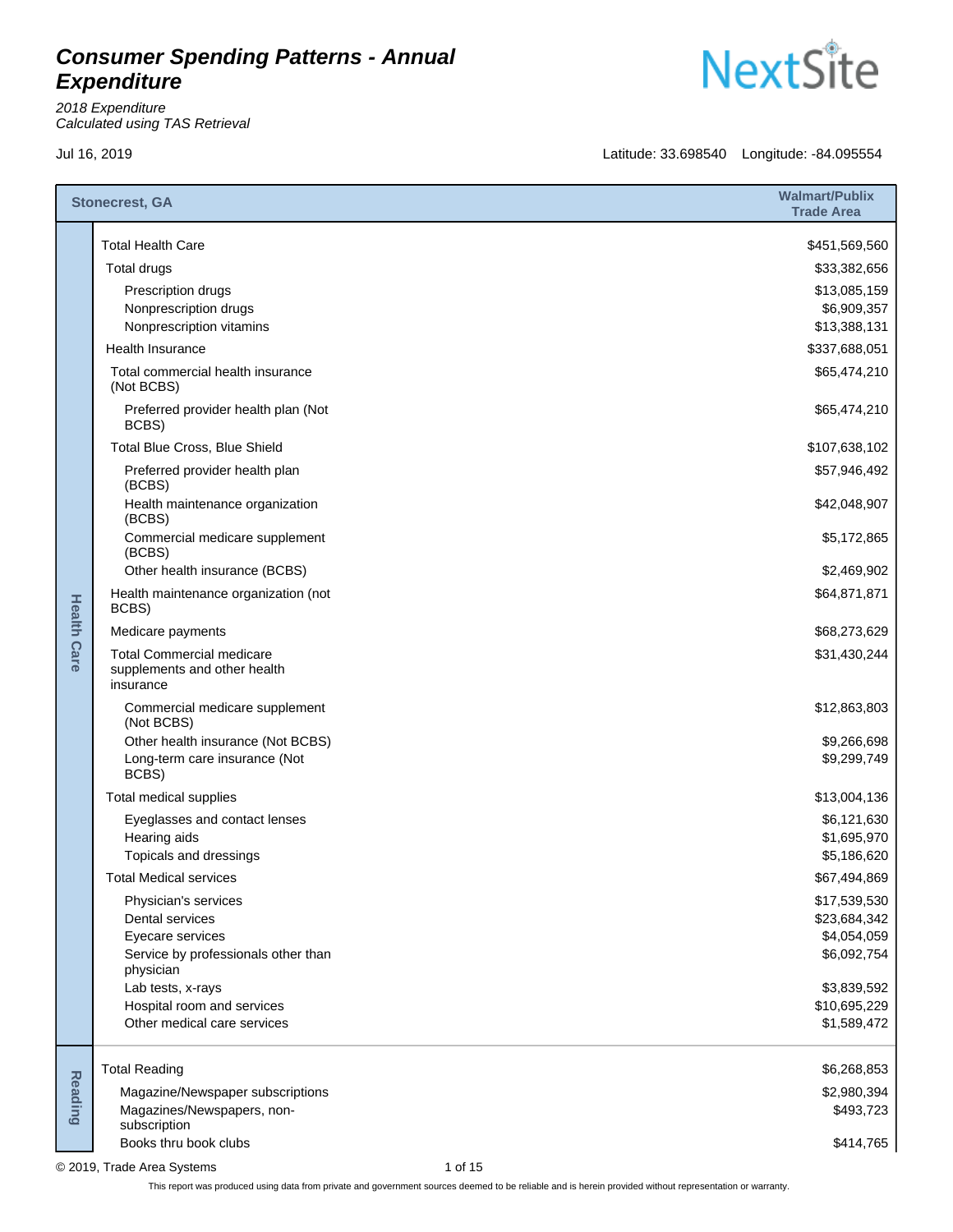

**NextSite** 

Jul 16, 2019 Latitude: 33.698540 Longitude: -84.095554

|                  | <b>Stonecrest, GA</b>                                                     |         | <b>Walmart/Publix</b><br><b>Trade Area</b> |
|------------------|---------------------------------------------------------------------------|---------|--------------------------------------------|
| <b>Reading</b>   | Books not thru book clubs                                                 |         | \$2,379,994                                |
|                  | <b>Total Tobacco Products &amp; Smoking</b><br>Supplies                   |         | \$38,151,502                               |
| Tobacco          | Cigarettes                                                                |         | \$33,635,808                               |
|                  | Other tobacco products<br>Smoking accessories                             |         | \$3,577,568<br>\$938,185                   |
|                  |                                                                           |         |                                            |
|                  | <b>Total Personal Care Products/Services</b>                              |         | \$75,852,478                               |
|                  | Total personal care products                                              |         | \$43,108,544                               |
|                  | Total personal care products<br>Hair care products                        |         | \$43,108,544<br>\$10,041,461               |
|                  | Nonelectric articles for the hair                                         |         | \$1,261,370                                |
| Personal         | Wigs and hairpieces                                                       |         | \$420,434                                  |
|                  | Oral hygiene products, articles                                           |         | \$4,293,778                                |
|                  | Shaving needs<br>Cosmetics, perfume, bath                                 |         | \$2,285,686<br>\$19,035,262                |
| <b>Care</b>      | preparations                                                              |         |                                            |
|                  | Deodorants, feminine hygiene,<br>miscellaneous personal care              |         | \$4,628,738                                |
|                  | Electric personal care appliances                                         |         | \$769,322                                  |
|                  | Total personal care services                                              |         | \$32,743,938                               |
|                  | Personal care service                                                     |         | \$32,743,938                               |
| <b>Alcoholic</b> | <b>Total Alcoholic Beverages</b>                                          |         | \$52,609,184                               |
|                  | Beer and ale                                                              |         | \$13,773,271                               |
|                  | Whiskey                                                                   |         | \$1,446,453                                |
|                  | Wine<br>Other alcoholic beverages                                         |         | \$12,016,603<br>\$2,631,393                |
|                  |                                                                           |         |                                            |
|                  | Total away from home(except on trips)<br>Alcoholic beverages purchased on |         | \$22,741,424<br>\$5,097,796                |
|                  | trips                                                                     |         |                                            |
|                  | <b>Total Housing</b>                                                      |         | \$940,928,333                              |
|                  | <b>Total shelter</b>                                                      |         | \$185,648,290                              |
|                  | Total owned dwellings                                                     |         | \$185,648,290                              |
|                  | Total maintenance, repairs,                                               |         | \$143,985,239                              |
|                  | insurance, other expenses                                                 |         |                                            |
| <b>Housing</b>   | Homeowners insurance<br>Ground rent                                       |         | \$42,944,587<br>\$6,708,742                |
|                  | Total maintenance and repair<br>services                                  |         | \$67,241,099                               |
|                  | Painting and papering                                                     |         | \$7,550,538                                |
|                  | Plumbing and water heating                                                |         | \$7,353,746                                |
|                  | Heat, A/C, electrical work                                                |         | \$14,108,334                               |
|                  | © 2019, Trade Area Systems                                                | 2 of 15 |                                            |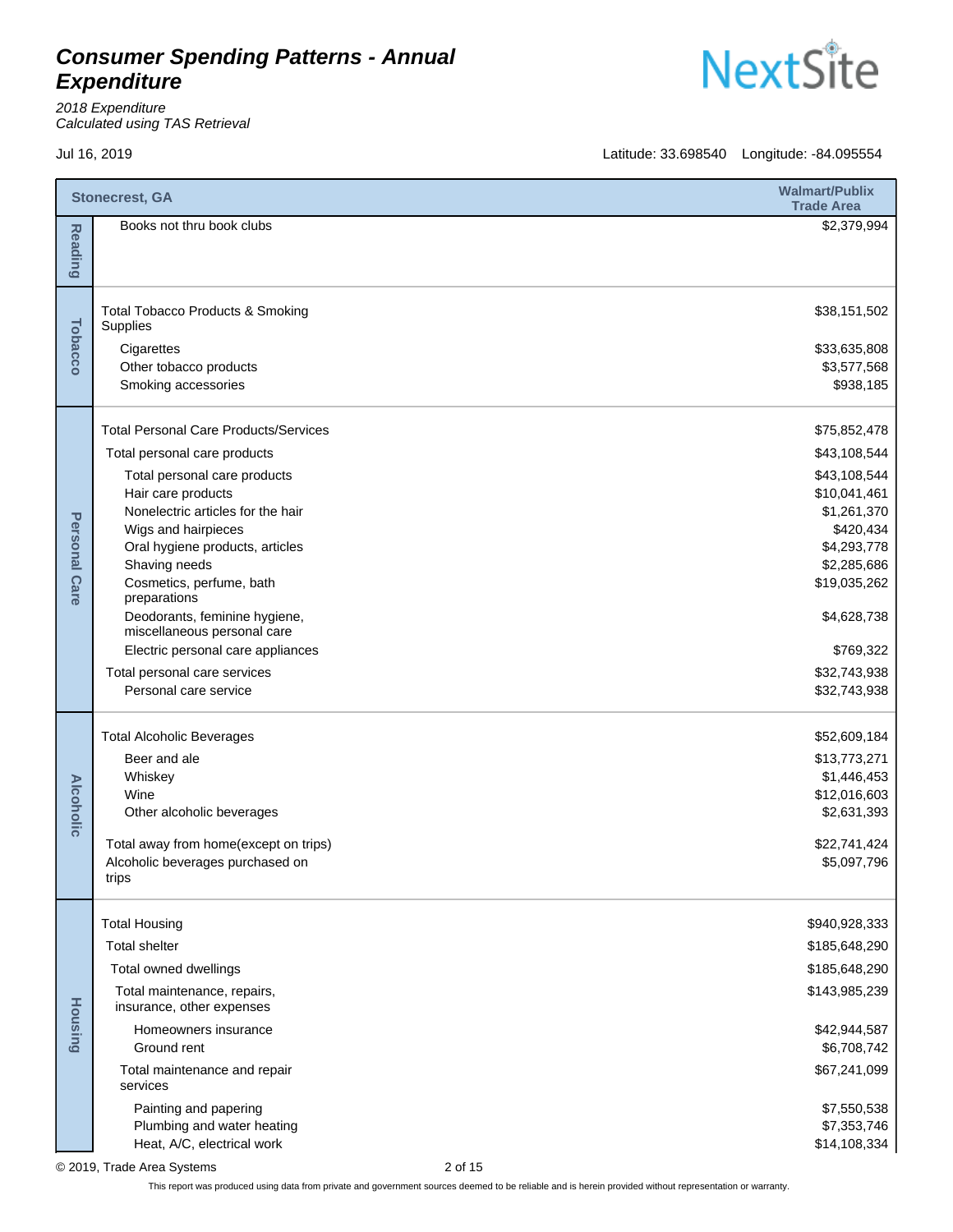2018 Expenditure Calculated using TAS Retrieval

Jul 16, 2019 Latitude: 33.698540 Longitude: -84.095554

|         | <b>Stonecrest, GA</b>                                           | <b>Walmart/Publix</b><br><b>Trade Area</b> |
|---------|-----------------------------------------------------------------|--------------------------------------------|
|         | Roofing and gutters<br>Other repair and maintenance<br>services | \$16,338,119<br>\$21,647,873               |
|         | Repair of built-in appliances                                   | \$242,502                                  |
|         | Total maintenance and repair<br>commodities                     | \$18,285,065                               |
|         | Paints, wallpaper and supplies                                  | \$2,371,967                                |
|         | Tools and equipment for painting<br>and wallpapering            | \$254,767                                  |
|         | Plumbing supplies and equipment                                 | \$980,494                                  |
|         | Electrical supplies, heating and<br>cooling equipment           | \$579,630                                  |
|         | Materials for hard surface flooring,<br>repair and replacement  | \$8,861,833                                |
|         | Materials and equipment for roof<br>and gutters                 | \$953,386                                  |
|         | Materials for walls, doors &<br>windows                         | \$1,447,376                                |
|         | Material for insulation, other<br>maintenance and repair        | \$2,835,373                                |
|         | Property management and security                                | \$7,523,065                                |
|         | Property management                                             | \$6,222,618                                |
| Housing | Management and upkeep<br>services for security                  | \$1,300,493                                |
|         | Parking                                                         | \$1,282,686                                |
|         | Total utilities, fuels, and public services                     | \$388,262,886                              |
|         | Total natural gas                                               | \$34,298,520                               |
|         | <b>Total Electricity</b>                                        | \$140,170,652                              |
|         | Total fuel oil and other fuels                                  | \$7,898,196                                |
|         | <b>Total Fuel oil</b><br><b>Total Bottled gas</b>               | \$4,151,052                                |
|         | Total wood and other fuels                                      | \$3,230,461<br>\$516,751                   |
|         | Total telephone services                                        | \$151,353,824                              |
|         | Residential telephone/pay phones<br>including VOIP              | \$31,699,173                               |
|         | Cellular phone service<br>Phone cards                           | \$118,694,736<br>\$959,876                 |
|         | Total water and other public services                           | \$54,541,893                               |
|         | Total water and sewerage<br>maintenance                         | \$40,193,141                               |
|         | Total trash and garbage collection                              | \$13,893,417                               |
|         | Septic tank cleaning                                            | \$455,368                                  |
|         | Total household operations                                      | \$123,798,077                              |
|         | Total personal services                                         | \$30,876,664                               |
|         | Babysitting and child care in your<br>own home                  | \$8,650,725                                |
|         | Day care centers, nursery, and<br>preschools                    | \$22,226,003                               |
|         | Total other household expenses                                  | \$92,921,281                               |

© 2019, Trade Area Systems 3 of 15

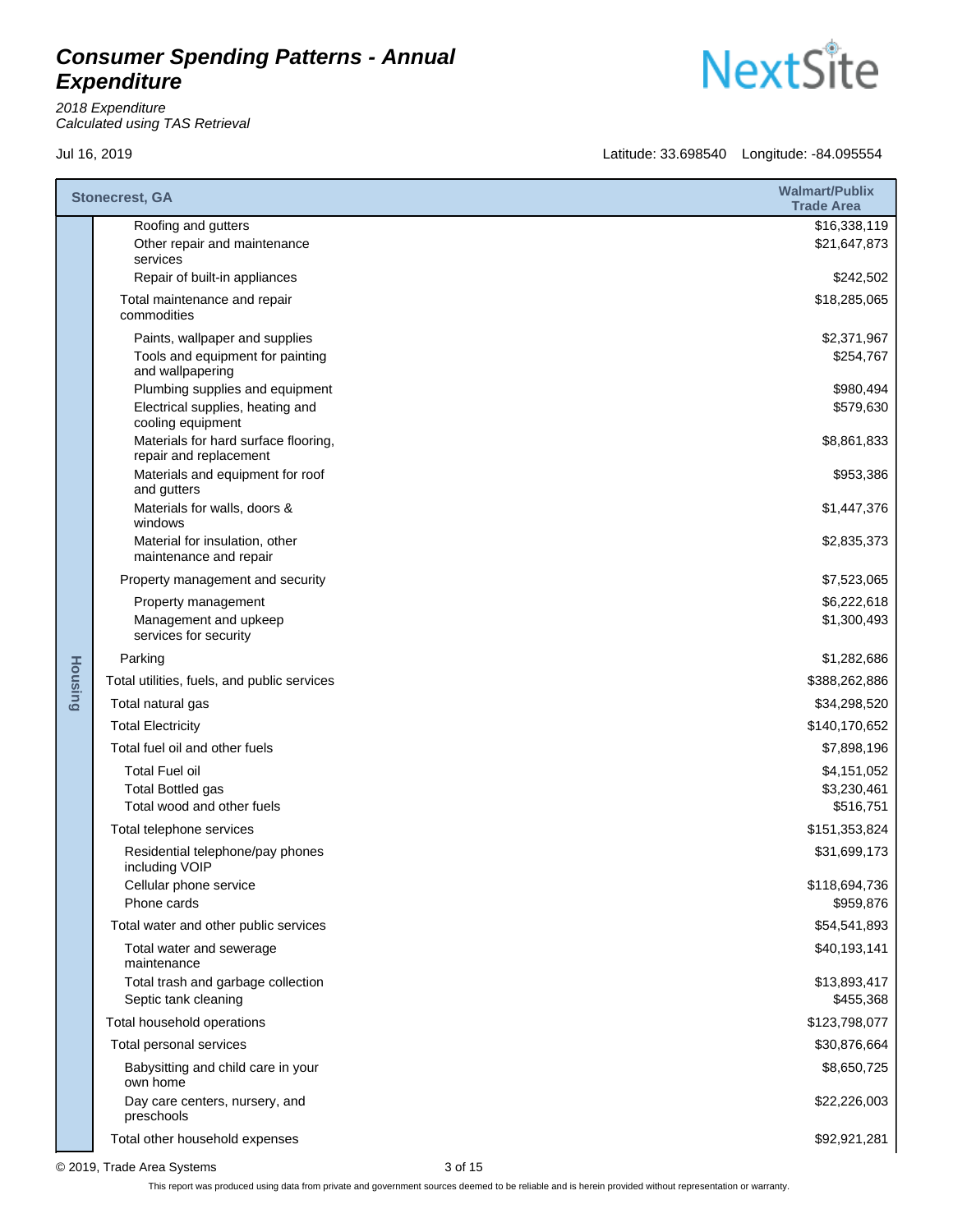2018 Expenditure Calculated using TAS Retrieval

Jul 16, 2019 Latitude: 33.698540 Longitude: -84.095554

|                | <b>Stonecrest, GA</b>                                                                                                                                                                                                                                                                                                                                                                                                                                                 | <b>Walmart/Publix</b><br><b>Trade Area</b>                                                                                              |
|----------------|-----------------------------------------------------------------------------------------------------------------------------------------------------------------------------------------------------------------------------------------------------------------------------------------------------------------------------------------------------------------------------------------------------------------------------------------------------------------------|-----------------------------------------------------------------------------------------------------------------------------------------|
|                | Housekeeping services<br>Gardening, lawn care service<br>Water softening service<br>Household laundry and dry<br>cleaning, sent out (nonclothing) not                                                                                                                                                                                                                                                                                                                 | \$10,970,221<br>\$13,127,695<br>\$437,452<br>\$89,145                                                                                   |
|                | coin-operated<br>Coin-operated household laundry<br>and dry cleaning (nonclothing)<br>Service for termite/pest control<br>Home security system service fee<br>Other home services<br>Termite/pest control products<br>Moving, storage, freight express<br>Appliance repair, including service<br>center<br>Reupholstering, furniture repair<br>Repairs/rentals of lawn and garden<br>equipment, hand or power tools,<br>other household equipment<br>Appliance rental | \$517,735<br>\$2,103,857<br>\$2,920,497<br>\$1,682,217<br>\$525,947<br>\$5,228,927<br>\$1,512,371<br>\$624,816<br>\$835,208<br>\$95,649 |
| <b>Housing</b> | Repair of computer systems for<br>nonbusiness use                                                                                                                                                                                                                                                                                                                                                                                                                     | \$572,355                                                                                                                               |
|                | Computer information services<br>Total housekeeping supplies                                                                                                                                                                                                                                                                                                                                                                                                          | \$48,540,988<br>\$74,142,715                                                                                                            |
|                | Total laundry and cleaning supplies                                                                                                                                                                                                                                                                                                                                                                                                                                   | \$18,660,152                                                                                                                            |
|                | Soaps and detergents<br>Other laundry cleaning products<br>Total other household products                                                                                                                                                                                                                                                                                                                                                                             | \$9,681,781<br>\$8,978,349<br>\$42,043,957                                                                                              |
|                | Cleansing and toilet tissue, paper<br>towels and napkins<br>Miscellaneous household products<br>Lawn and garden supplies                                                                                                                                                                                                                                                                                                                                              | \$14,244,276<br>\$18,054,542<br>\$9,745,134                                                                                             |
|                | Total postage and stationery                                                                                                                                                                                                                                                                                                                                                                                                                                          | \$13,438,628                                                                                                                            |
|                | Stationery, stationery supplies,<br>giftwraps                                                                                                                                                                                                                                                                                                                                                                                                                         | \$7,655,851                                                                                                                             |
|                | Postage<br>Total household furnishings and<br>equipment                                                                                                                                                                                                                                                                                                                                                                                                               | \$5,782,665<br>\$169,076,282                                                                                                            |
|                | Total household textiles                                                                                                                                                                                                                                                                                                                                                                                                                                              | \$10,047,239                                                                                                                            |
|                | <b>Bathroom linens</b><br>Bedroom linens<br>Kitchen, dining room, and other<br>linens                                                                                                                                                                                                                                                                                                                                                                                 | \$2,320,690<br>\$5,381,061<br>\$860,844                                                                                                 |
|                | Curtains and draperies<br>Slipcovers, decorative pillows                                                                                                                                                                                                                                                                                                                                                                                                              | \$1,115,749<br>\$369,152                                                                                                                |
|                | <b>Total furniture</b>                                                                                                                                                                                                                                                                                                                                                                                                                                                | \$44,834,447                                                                                                                            |
|                | Mattress and springs<br>Other bedroom furniture<br>Sofas<br>Living room chairs                                                                                                                                                                                                                                                                                                                                                                                        | \$9,938,984<br>\$7,675,936<br>\$12,851,361<br>\$4,073,860                                                                               |

© 2019, Trade Area Systems 4 of 15

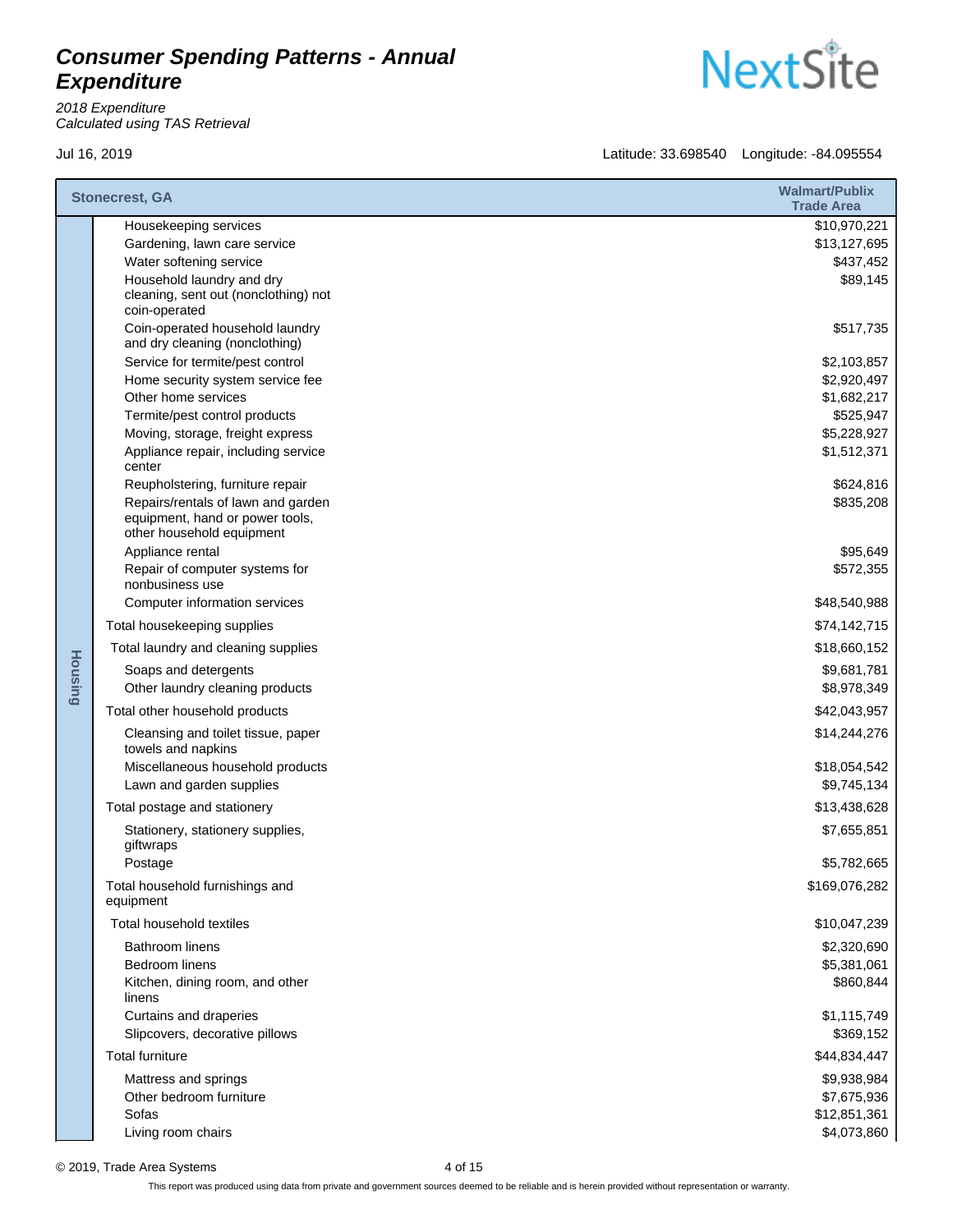2018 Expenditure Calculated using TAS Retrieval



Jul 16, 2019 Latitude: 33.698540 Longitude: -84.095554

|                | <b>Stonecrest, GA</b>                                                                                                                                                                                                                                   | <b>Walmart/Publix</b><br><b>Trade Area</b>                                                                                      |
|----------------|---------------------------------------------------------------------------------------------------------------------------------------------------------------------------------------------------------------------------------------------------------|---------------------------------------------------------------------------------------------------------------------------------|
|                | Living room tables<br>Kitchen, dining room furniture<br>Infants' furniture<br>Outdoor furniture<br>Wall units, cabinets and other                                                                                                                       | \$1,219,649<br>\$3,103,183<br>\$729,688<br>\$2,104,017<br>\$3,137,765                                                           |
|                | occasional furniture                                                                                                                                                                                                                                    | \$2,000,085                                                                                                                     |
|                | Total floor coverings                                                                                                                                                                                                                                   |                                                                                                                                 |
|                | Floor coverings, nonpermanent                                                                                                                                                                                                                           | \$2,000,085                                                                                                                     |
|                | Total major appliances                                                                                                                                                                                                                                  | \$22,038,835                                                                                                                    |
|                | Dishwashers (built-in), garbage<br>disposals, range hoods<br>Refrigerators, freezers<br>Washing machines and Clothes                                                                                                                                    | \$2,074,481<br>\$7,599,347<br>\$5,608,502                                                                                       |
|                | dryers<br>Cooking stoves, ovens<br>Microwave ovens<br>Electric floor cleaning equipment<br>Sewing machines                                                                                                                                              | \$3,562,733<br>\$825,579<br>\$2,389,281<br>\$436,788                                                                            |
|                | Total small appliances, miscellaneous<br>housewares                                                                                                                                                                                                     | \$12,756,009                                                                                                                    |
| <b>Housing</b> | <b>Total Housewares</b><br>Flatware<br>Dinnerware, Glassware, serving<br>pieces<br>Tableware, nonelectric kitchenware<br>Nonelectric cookware                                                                                                           | \$8,897,325<br>\$290,714<br>\$3,279,480<br>\$2,669,301<br>\$2,657,684                                                           |
|                | Small appliances                                                                                                                                                                                                                                        | \$3,858,728                                                                                                                     |
|                | Small electric kitchen appliances<br>Portable heating and cooling<br>equipment                                                                                                                                                                          | \$3,071,336<br>\$787,386                                                                                                        |
|                | Total miscellaneous household<br>equipment                                                                                                                                                                                                              | \$77,399,748                                                                                                                    |
|                | Window coverings<br>Infants' equipment<br>Laundry and cleaning equipment<br>Outdoor equipment<br>Lamps, lighting fixtures, and ceiling<br>fans                                                                                                          | \$1,501,244<br>\$1,971,158<br>\$2,524,616<br>\$3,006,472<br>\$1,398,115                                                         |
|                | Clocks and other household<br>decorative items                                                                                                                                                                                                          | \$16,639,209                                                                                                                    |
|                | Telephones and accessories<br>Lawn and garden equipment<br>Power tools<br>Other hardware<br>Small miscellaneous furnishings<br>Hand tools<br>Indoor plants, fresh flowers<br>Closet and storage items<br>Miscellaneous household<br>equipment and parts | \$5,907,364<br>\$6,628,568<br>\$5,937,574<br>\$1,862,994<br>\$642,143<br>\$615,177<br>\$4,156,151<br>\$2,055,926<br>\$5,092,003 |
|                | Luggage                                                                                                                                                                                                                                                 | \$952,119                                                                                                                       |

© 2019, Trade Area Systems 5 of 15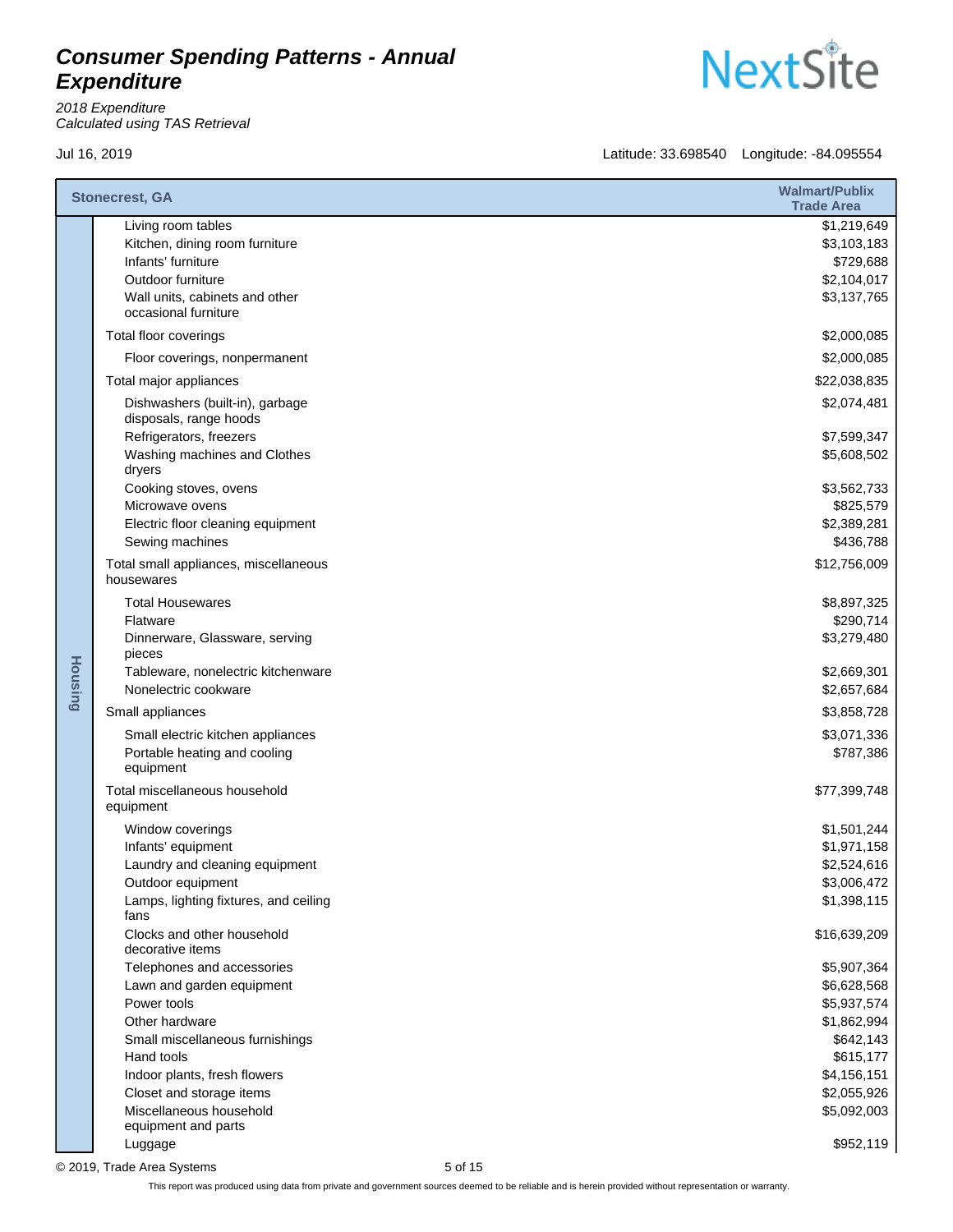2018 Expenditure Calculated using TAS Retrieval

|               | <b>Stonecrest, GA</b>                                             | <b>Walmart/Publix</b><br><b>Trade Area</b> |
|---------------|-------------------------------------------------------------------|--------------------------------------------|
|               | Computers and computer hardware<br>nonbusiness use                | \$12,696,197                               |
|               | Internet services away from home                                  | \$900,417                                  |
| Housing       | Computer software and accessories<br>for nonbusiness use          | \$2,436,969                                |
|               | Business equipment for home use                                   | \$263,089                                  |
|               | Other household appliances                                        | \$1,112,410                                |
|               | <b>Total Entertainment</b>                                        | \$239,352,252                              |
|               | Total fees and admissions                                         | \$57,428,273                               |
|               | Recreation expenses, out-of-town<br>trips                         | \$2,097,703                                |
|               | Social, recreation, civic club<br>membership                      | \$14,616,097                               |
|               | Fees for participant sports                                       | \$8,676,894                                |
|               | Participant sports, out-of-town trips                             | \$1,457,848                                |
|               | Movie, theater, opera, ballet                                     | \$4,804,098                                |
|               | Movie, other admissions, out-of-<br>town trips                    | \$4,081,266                                |
|               | Admission to sporting events                                      | \$4,051,869                                |
|               | Admission to sports events, out-of-<br>town trips                 | \$1,359,560                                |
|               | Fees for recreational lessons                                     | \$8,167,160                                |
|               | Other entertainment services, out-of<br>-town trips               | \$2,097,703                                |
|               | Total television, radios, sound<br>equipment                      | \$101,364,845                              |
|               | <b>Total televisions</b>                                          | \$93,374,365                               |
| Entertainment | Cable, satellite, community antenna<br>service                    | \$76,381,306                               |
|               | Televisions                                                       | \$8,877,981                                |
|               | VCR's and video disc players                                      | \$450,704                                  |
|               | Video cassettes, tapes, and discs                                 | \$939,535                                  |
|               | Video game hardware and software                                  | \$3,326,395                                |
|               | Streaming/Downloaded Video                                        | \$3,196,108                                |
|               | Repair of TV, radio, and sound<br>equipment                       | \$202,368                                  |
|               | Total radios, sound equipment                                     | \$7,990,415                                |
|               | Stereos, radios, speakers, and<br>sound components including auto | \$1,258,347                                |
|               | Digital Audio Players                                             | \$161,040                                  |
|               | Satellite radio service                                           | \$1,425,328                                |
|               | Streaming/Downloaded Audio                                        | \$619,229                                  |
|               | Records, CDs, and audio tapes                                     | \$609,364                                  |
|               | Musical instruments and<br>accessories                            | \$1,704,857                                |
|               | Rental and repair of musical<br>instruments                       | \$131,806                                  |
|               | Rental of video cassettes, tapes,<br>films, and discs             | \$929,255                                  |

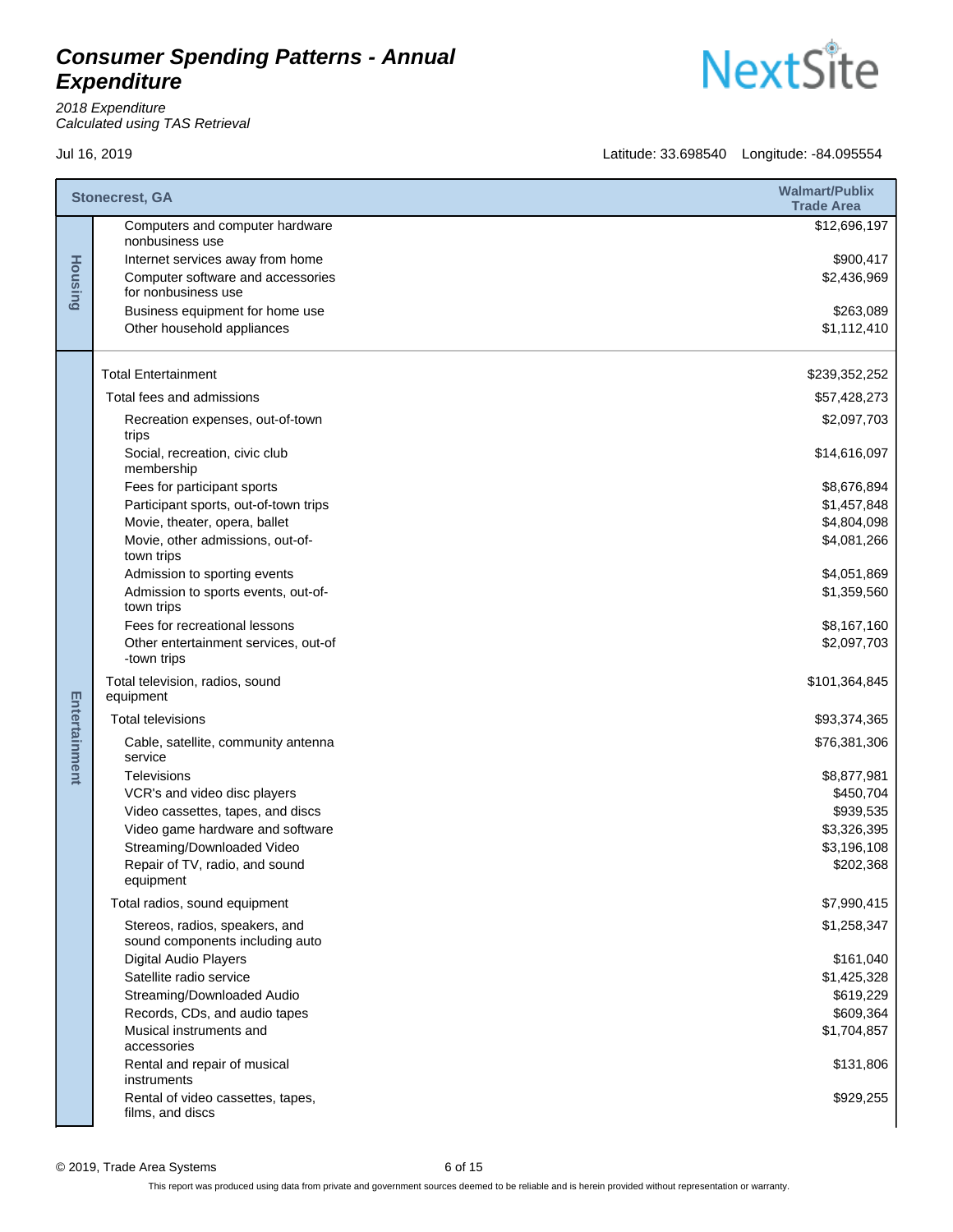2018 Expenditure Calculated using TAS Retrieval

Jul 16, 2019 Latitude: 33.698540 Longitude: -84.095554

|                     | <b>Stonecrest, GA</b>                                          | <b>Walmart/Publix</b><br><b>Trade Area</b> |
|---------------------|----------------------------------------------------------------|--------------------------------------------|
|                     | Total pets, toys and playground<br>equipment                   | \$61,416,515                               |
|                     | Total pets                                                     | \$55,204,111                               |
|                     | Pet food                                                       | \$24,466,983                               |
|                     | Pet purchase, supplies, medicine                               | \$12,888,422                               |
|                     | Pet services                                                   | \$4,809,037                                |
|                     | Vet services                                                   | \$13,039,719                               |
|                     | Toys, games, hobbies, and tricycles                            | \$5,996,454                                |
|                     | Playground equipment                                           | \$215,938                                  |
| Entertainment       | Total other entertainment supplies,<br>equipment, and services | \$19,142,685                               |
|                     | Total sports, recreation and exercise<br>equipment             | \$15,587,718                               |
|                     | Athletic gear, game tables, and<br>exercise equipment          | \$4,290,809                                |
|                     | <b>Bicycles</b>                                                | \$1,842,008                                |
|                     | Camping equipment                                              | \$1,454,641                                |
|                     | Hunting and fishing equipment<br>Winter sports equipment       | \$6,483,366<br>\$343,569                   |
|                     | Water sports equipment                                         | \$524,044                                  |
|                     | Other sports equipment                                         | \$445,635                                  |
|                     | Rental and repair of miscellaneous<br>sports equipment         | \$203,649                                  |
|                     | Total photographic equipment,<br>supplies and services         | \$3,554,996                                |
|                     | Film                                                           | \$104,287                                  |
|                     | Film processing                                                | \$606,592                                  |
|                     | Photographic equipment                                         | \$1,570,778                                |
|                     | Photographer fees                                              | \$1,273,386                                |
|                     | Total Food at home                                             | \$475,417,795                              |
|                     | Total Cereals and bakery products                              | \$61,752,012                               |
|                     | Total Cereals and cereal products                              | \$20,470,394                               |
|                     | Flour                                                          | \$1,230,957                                |
|                     | Prepared flour mixes                                           | \$1,509,556                                |
|                     | Ready-to-eat and cooked cereals                                | \$9,569,690                                |
|                     | Rice                                                           | \$3,686,767                                |
| <b>Food at Home</b> | Pasta, cornmeal and other cereal<br>products                   | \$4,473,277                                |
|                     | <b>Total Bakery products</b>                                   | \$41,281,613                               |
|                     | <b>Total Bread</b>                                             | \$12,307,490                               |
|                     | White bread                                                    | \$5,388,697                                |
|                     | Bread, other than white                                        | \$6,918,725                                |
|                     | <b>Total Cookies and crackers</b>                              | \$10,328,024                               |
|                     | Cookies                                                        | \$5,863,623                                |
|                     | Crackers                                                       | \$4,464,400                                |
|                     | Frozen and refrigerated bakery<br>products                     | \$3,124,591                                |

© 2019, Trade Area Systems 7 of 15

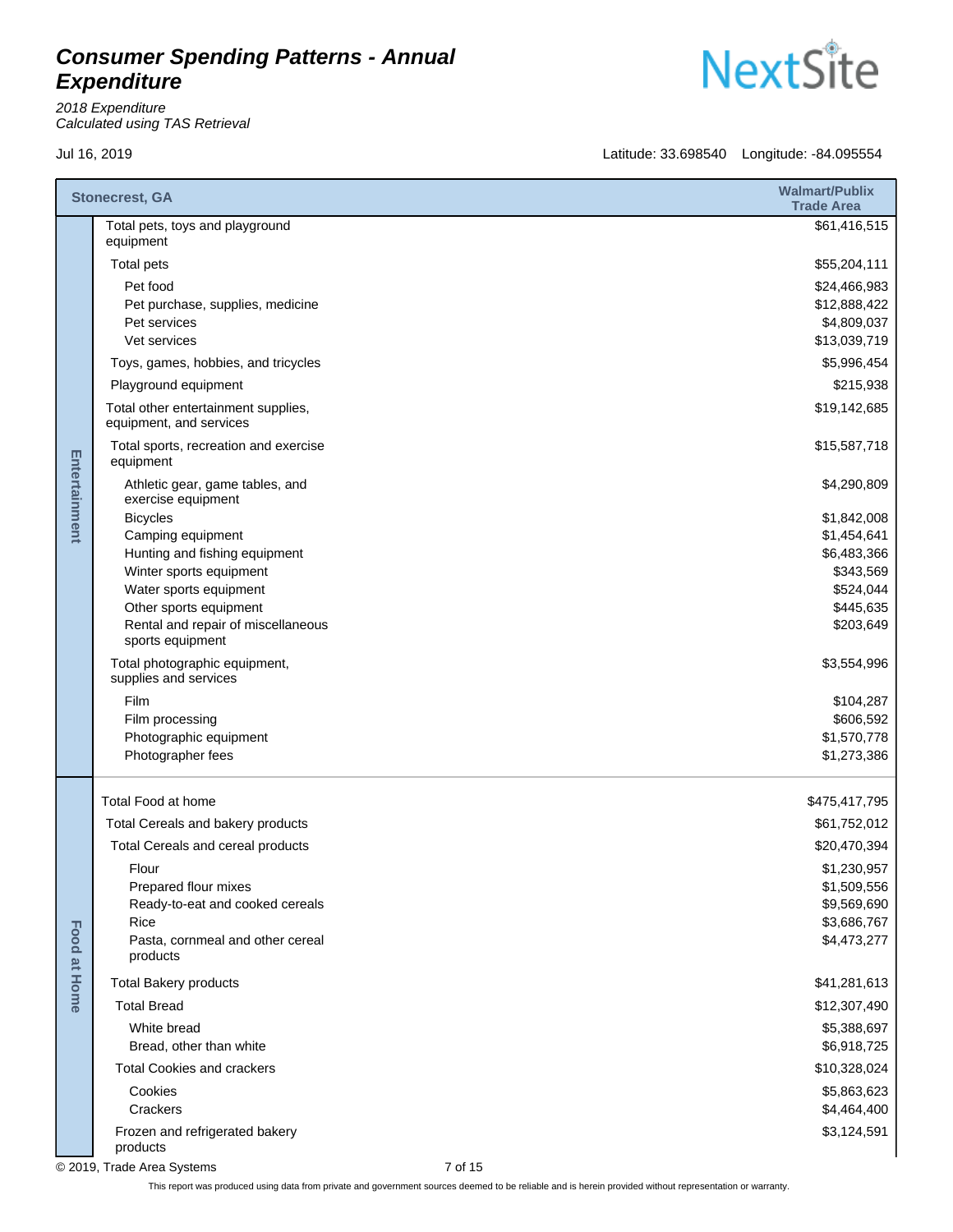2018 Expenditure Calculated using TAS Retrieval



|                     | <b>Stonecrest, GA</b>                                            | <b>Walmart/Publix</b><br><b>Trade Area</b> |
|---------------------|------------------------------------------------------------------|--------------------------------------------|
|                     | Total Other bakery products                                      | \$15,521,499                               |
|                     | <b>Biscuits and rolls</b>                                        | \$5,921,120                                |
|                     | Cakes and cupcakes                                               | \$4,133,729                                |
|                     | Bread and cracker products                                       | \$757,957                                  |
|                     | Sweetrolls, coffee cakes,<br>doughnuts                           | \$2,872,007                                |
|                     | Pies, tarts, turnovers                                           | \$1,836,673                                |
|                     | Total Meats, poultry, fish, and eggs                             | \$103,830,358                              |
|                     | <b>Total Beef</b>                                                | \$28,349,579                               |
|                     | <b>Total Ground beef</b>                                         | \$11,586,864                               |
|                     | <b>Total Roast</b>                                               | \$3,987,690                                |
|                     | Chuck roast                                                      | \$1,316,617                                |
|                     | Round roast                                                      | \$543,689                                  |
|                     | Other roast                                                      | \$2,127,357                                |
|                     | <b>Total Steak</b>                                               | \$10,576,386                               |
|                     | Round steak<br>Sirloin steak                                     | \$1,999,339<br>\$2,954,181                 |
|                     | Other steak                                                      | \$5,622,746                                |
|                     | <b>Total Other beef</b>                                          | \$2,198,869                                |
|                     | <b>Total Pork</b>                                                | \$20,285,943                               |
| <b>Food at Home</b> | Bacon                                                            | \$4,704,410                                |
|                     | Pork chops                                                       | \$3,044,530                                |
|                     | Ham                                                              | \$3,778,184                                |
|                     | Sausage                                                          | \$3,889,078                                |
|                     | Other pork                                                       | \$4,869,618                                |
|                     | <b>Total Other meats</b>                                         | \$13,827,091                               |
|                     | Frankfurters                                                     | \$2,676,653                                |
|                     | Total Lunch meats (cold cuts)                                    | \$10,375,752                               |
|                     | Bologna, liverwurst, salami<br>Other lunchmeats                  | \$3,347,985                                |
|                     |                                                                  | \$7,027,778                                |
|                     | Total Lamb & Organ meats                                         | \$774,653                                  |
|                     | <b>Total Poultry</b>                                             | \$19,925,863                               |
|                     | Total Fresh and frozen chickens                                  | \$16,290,017                               |
|                     | Fresh and frozen whole chicken<br>Fresh and frozen chicken parts | \$4,973,827<br>\$11,316,222                |
|                     | Total other poultry                                              | \$3,635,806                                |
|                     | Total fish and seafood                                           | \$14,614,768                               |
|                     | Canned fish and seafood                                          | \$2,203,683                                |
|                     | Fresh fish and shellfish                                         | \$7,314,967                                |
|                     | Frozen fish and shellfish                                        | \$5,096,012                                |
|                     | <b>Total Eggs</b>                                                | \$6,827,257                                |
|                     | Total dairy products                                             | \$49,086,621                               |
|                     | Total fresh milk and cream                                       | \$16,638,233                               |
|                     | Fresh milk, all types                                            | \$13,736,488                               |
|                     | Cream                                                            | \$2,901,737                                |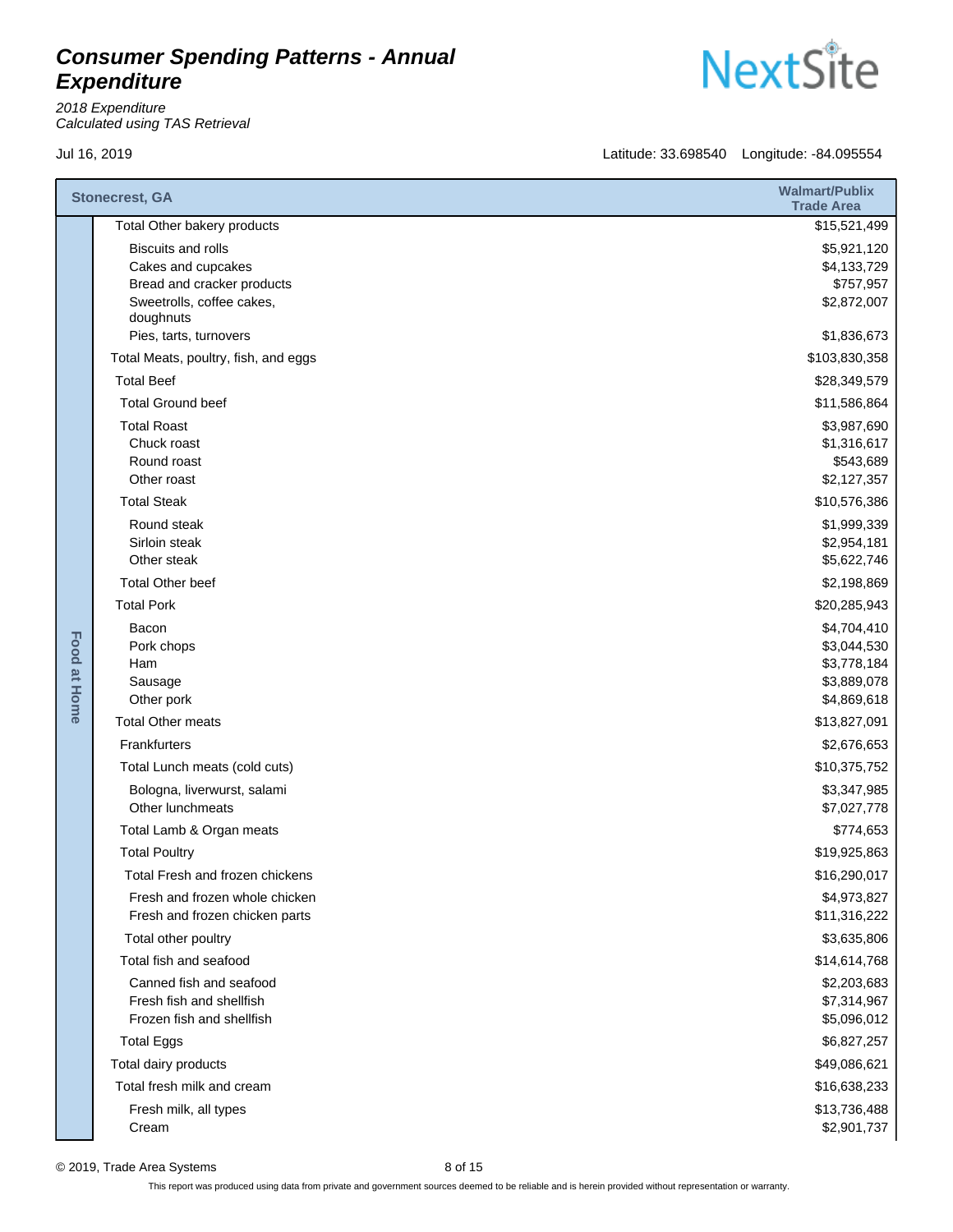2018 Expenditure Calculated using TAS Retrieval

Jul 16, 2019 Latitude: 33.698540 Longitude: -84.095554

|                     | <b>Stonecrest, GA</b>                                          | <b>Walmart/Publix</b><br><b>Trade Area</b> |
|---------------------|----------------------------------------------------------------|--------------------------------------------|
|                     | Total other dairy products                                     | \$32,448,515                               |
|                     | <b>Butter</b>                                                  | \$3,470,431                                |
|                     | Cheese                                                         | \$15,190,161                               |
|                     | Ice cream and related products<br>Miscellaneous dairy products | \$7,138,542<br>\$6,649,473                 |
|                     | Total fruits and vegetables                                    | \$91,963,379                               |
|                     | <b>Total Fresh fruits</b>                                      | \$34,041,922                               |
|                     | Apples                                                         | \$5,137,434                                |
|                     | <b>Bananas</b>                                                 | \$5,381,447                                |
|                     | Oranges<br>Citrus fruits, excluding oranges                    | \$3,602,164<br>\$5,339,633                 |
|                     | Other fresh fruits                                             | \$14,581,433                               |
|                     | Total fresh vegetables                                         | \$30,002,193                               |
|                     | Potatoes                                                       | \$4,821,626                                |
|                     | Lettuce                                                        | \$3,792,083                                |
|                     | Tomatoes<br>Other fresh vegetables                             | \$5,100,362<br>\$16,287,872                |
|                     | Total processed fruits                                         | \$12,752,130                               |
|                     | Total frozen fruits and fruit juices                           | \$1,487,966                                |
| <b>Food at Home</b> | Frozen orange juice                                            | \$211,125                                  |
|                     | Frozen fruits                                                  | \$1,081,646                                |
|                     | Frozen fruit juices                                            | \$195,253                                  |
|                     | Canned fruits                                                  | \$2,378,369                                |
|                     | <b>Dried fruit</b>                                             | \$929,013                                  |
|                     | Fresh fruit juice<br>Canned and bottled fruit juice            | \$1,368,666<br>\$6,588,188                 |
|                     | Total processed vegetables                                     | \$15,167,163                               |
|                     | Frozen vegetables                                              | \$4,079,491                                |
|                     | Total canned and dried vegetables<br>and juices                | \$11,087,559                               |
|                     | Canned beans                                                   | \$2,967,532                                |
|                     | Canned corn                                                    | \$1,401,635                                |
|                     | Canned miscellaneous vegetables                                | \$2,922,792                                |
|                     | Dried beans<br>Dried miscellaneous vegetables                  | \$580,498<br>\$1,271,837                   |
|                     | Fresh and canned vegetable juices                              | \$1,943,183                                |
|                     | Total other food at home                                       | \$168,785,405                              |
|                     | Total sugar and other sweets                                   | \$16,230,521                               |
|                     | Candy and chewing gum                                          | \$9,895,789                                |
|                     | Sugar                                                          | \$2,280,204                                |
|                     | <b>Artificial sweeteners</b><br>Jams, preserves, other sweets  | \$653,632<br>\$3,400,927                   |
|                     | Total fats and oils                                            | \$13,145,876                               |
|                     | Margarine                                                      | \$708,399                                  |
|                     | Fats and oils                                                  | \$4,327,115                                |
|                     | Salad dressings                                                | \$3,454,110                                |

© 2019, Trade Area Systems 9 of 15

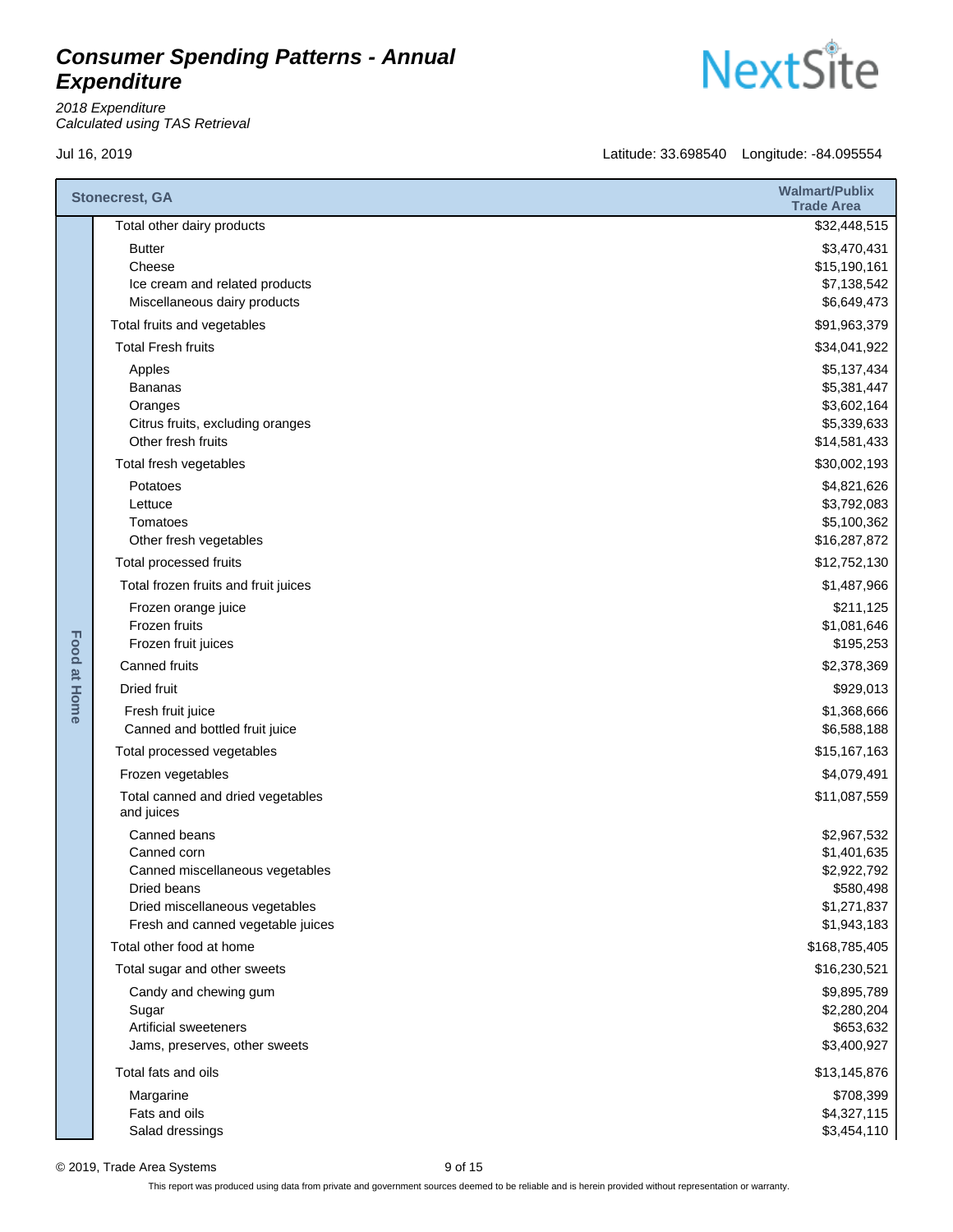2018 Expenditure Calculated using TAS Retrieval



|              | <b>Stonecrest, GA</b>                                                                                      | <b>Walmart/Publix</b><br><b>Trade Area</b> |
|--------------|------------------------------------------------------------------------------------------------------------|--------------------------------------------|
|              | Nondairy cream and imitation milk<br>Peanut butter                                                         | \$2,485,864<br>\$2,170,539                 |
|              | Total miscellaneous foods                                                                                  | \$86,938,086                               |
|              | Total frozen prepared foods                                                                                | \$16,110,684                               |
|              | Frozen meals                                                                                               | \$7,528,923                                |
|              | Other frozen prepared foods                                                                                | \$8,581,781                                |
|              | Canned and packaged soups                                                                                  | \$5,385,573                                |
|              | Total potato chips, nuts, and other<br>snacks                                                              | \$19,869,123                               |
|              | Potato chips and other snacks<br><b>Nuts</b>                                                               | \$14,014,625<br>\$5,854,582                |
|              | Total condiments and seasonings                                                                            | \$17,374,808                               |
|              | Salt, spices, other seasonings                                                                             | \$5,042,635                                |
|              | Olives, pickles, relishes                                                                                  | \$2,027,192                                |
|              | Sauces and gravies<br>Baking needs and miscellaneous                                                       | \$7,066,458                                |
|              | products                                                                                                   | \$3,238,457                                |
|              | Total Other canned and packaged<br>prepared foods                                                          | \$28,197,826                               |
| Food at Home | Prepared salads                                                                                            | \$5,081,632                                |
|              | Prepared desserts                                                                                          | \$1,566,359                                |
|              | Baby food<br>Miscellaneous prepared foods                                                                  | \$2,356,741<br>\$19,193,074                |
|              | Total nonalcoholic beverages                                                                               | \$46,987,589                               |
|              | Cola                                                                                                       | \$8,218,793                                |
|              | Other carbonated drinks                                                                                    | \$8,294,566                                |
|              | <b>Total Coffee</b>                                                                                        | \$11,527,461                               |
|              | Roasted coffee                                                                                             | \$6,618,787                                |
|              | Instant and freeze dried coffee                                                                            | \$4,908,680                                |
|              | Noncarbonated fruit flavored drinks,<br>including non-frozen lemonade                                      | \$2,936,246                                |
|              | Tea                                                                                                        | \$3,940,723                                |
|              | Other nonalcoholic beverages and<br>ice                                                                    | \$12,069,760                               |
|              | Food prepared by consumer unit on<br>out-of-town trips                                                     | \$5,483,404                                |
|              | Total food away from home                                                                                  | \$323,749,921                              |
|              | Total meals at restaurants (except on<br>trips)                                                            | \$296,701,190                              |
|              | Total lunch                                                                                                | \$93,122,607                               |
|              | Lunch at fast food, take-out,<br>delivery, concession stands, buffet<br>and cafeteria (other than employer | \$50,695,936                               |
|              | and school cafeteria)                                                                                      |                                            |
|              | Lunch at full service restaurants                                                                          | \$42,426,577                               |
|              | <b>Total dinner</b>                                                                                        | \$144,907,497                              |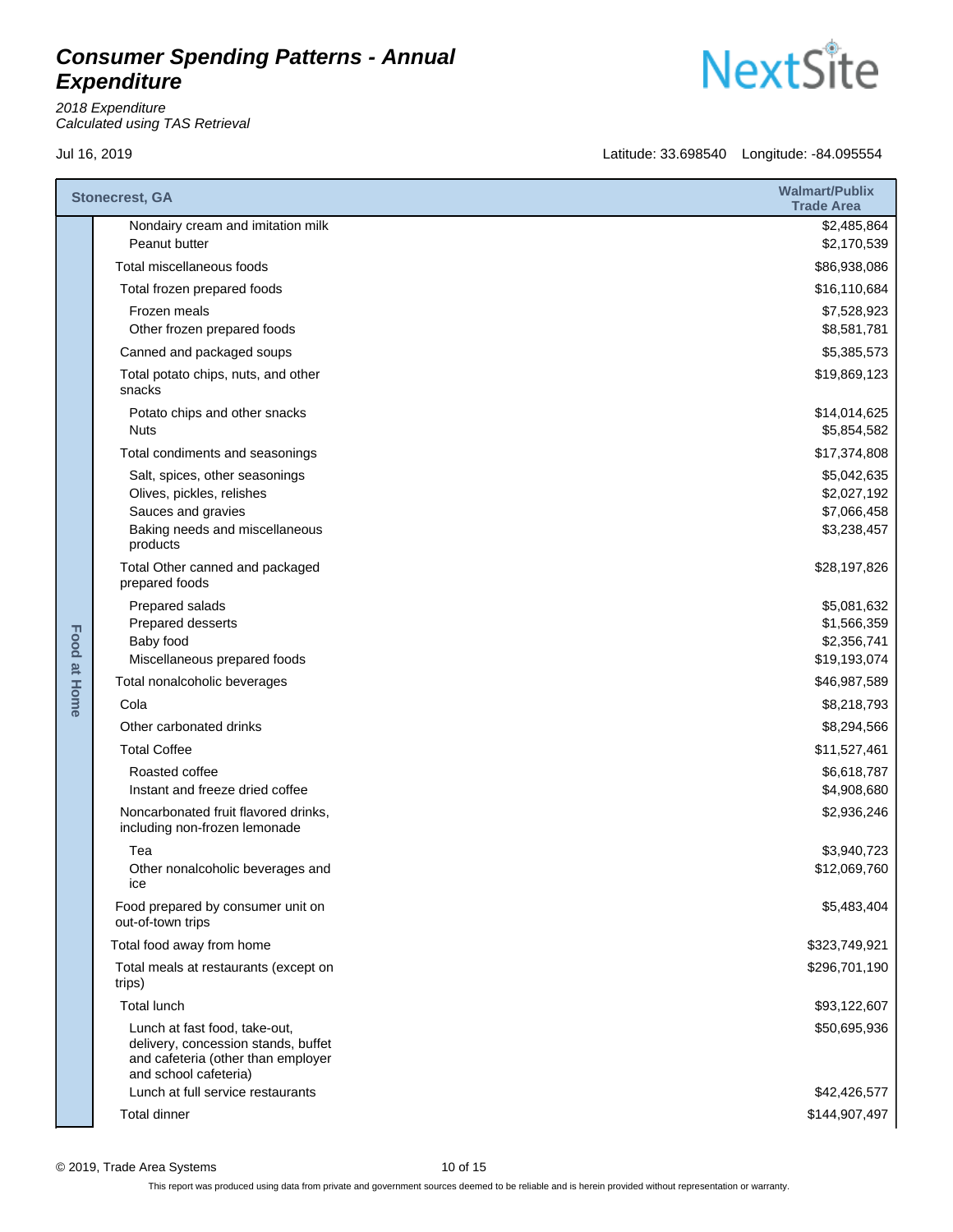2018 Expenditure Calculated using TAS Retrieval

**NextSite** 

Jul 16, 2019 Latitude: 33.698540 Longitude: -84.095554

| Dinner at fast food, take-out,<br>delivery, concession stands, buffet<br>and cafeteria (other than employer<br>and school cafeteria)<br>Dinner at full service restaurants<br>\$92,754,101<br>\$23,140,741<br>Total snacks and nonalcoholic<br>beverages<br>Snacks and nonalcoholic<br>beverages at fast food, take-out,<br>delivery, concession stands, buffet<br>and cafeteria (other than employer<br>and school cafeteria)<br>Food at Home<br>Snacks and nonalcoholic<br>beverages at full service<br>restaurants<br>Breakfast and brunch<br>\$35,530,307<br>Breakfast and brunch at fast food,<br>\$19,571,005<br>take-out, delivery, concession<br>stands, buffet and cafeteria (other<br>than employer and school<br>cafeteria)<br>Breakfast and brunch at full service<br>\$15,959,287<br>restaurants<br>Total food on out-of-town trips<br>Food/Goods/Beverages at Grocery<br>\$672,428,215<br><b>Stores</b><br>Food/Nonalcoholic Beverages at<br><b>Grocery Stores</b> |  | <b>Stonecrest, GA</b> | <b>Walmart/Publix</b><br><b>Trade Area</b> |
|----------------------------------------------------------------------------------------------------------------------------------------------------------------------------------------------------------------------------------------------------------------------------------------------------------------------------------------------------------------------------------------------------------------------------------------------------------------------------------------------------------------------------------------------------------------------------------------------------------------------------------------------------------------------------------------------------------------------------------------------------------------------------------------------------------------------------------------------------------------------------------------------------------------------------------------------------------------------------------|--|-----------------------|--------------------------------------------|
|                                                                                                                                                                                                                                                                                                                                                                                                                                                                                                                                                                                                                                                                                                                                                                                                                                                                                                                                                                                  |  |                       | \$52,153,455                               |
|                                                                                                                                                                                                                                                                                                                                                                                                                                                                                                                                                                                                                                                                                                                                                                                                                                                                                                                                                                                  |  |                       |                                            |
|                                                                                                                                                                                                                                                                                                                                                                                                                                                                                                                                                                                                                                                                                                                                                                                                                                                                                                                                                                                  |  |                       | \$17,229,326<br>\$5,911,434                |
|                                                                                                                                                                                                                                                                                                                                                                                                                                                                                                                                                                                                                                                                                                                                                                                                                                                                                                                                                                                  |  |                       |                                            |
|                                                                                                                                                                                                                                                                                                                                                                                                                                                                                                                                                                                                                                                                                                                                                                                                                                                                                                                                                                                  |  |                       |                                            |
|                                                                                                                                                                                                                                                                                                                                                                                                                                                                                                                                                                                                                                                                                                                                                                                                                                                                                                                                                                                  |  |                       |                                            |
|                                                                                                                                                                                                                                                                                                                                                                                                                                                                                                                                                                                                                                                                                                                                                                                                                                                                                                                                                                                  |  |                       |                                            |
|                                                                                                                                                                                                                                                                                                                                                                                                                                                                                                                                                                                                                                                                                                                                                                                                                                                                                                                                                                                  |  |                       | \$27,048,755                               |
|                                                                                                                                                                                                                                                                                                                                                                                                                                                                                                                                                                                                                                                                                                                                                                                                                                                                                                                                                                                  |  |                       |                                            |
|                                                                                                                                                                                                                                                                                                                                                                                                                                                                                                                                                                                                                                                                                                                                                                                                                                                                                                                                                                                  |  |                       | \$571,804,450                              |
| <b>Total Apparel and Services</b>                                                                                                                                                                                                                                                                                                                                                                                                                                                                                                                                                                                                                                                                                                                                                                                                                                                                                                                                                |  |                       | \$170,437,287                              |
| Total men and boys                                                                                                                                                                                                                                                                                                                                                                                                                                                                                                                                                                                                                                                                                                                                                                                                                                                                                                                                                               |  |                       | \$39,776,729                               |
| Total men, 16 and over                                                                                                                                                                                                                                                                                                                                                                                                                                                                                                                                                                                                                                                                                                                                                                                                                                                                                                                                                           |  |                       | \$32,139,399                               |
| Men's suits                                                                                                                                                                                                                                                                                                                                                                                                                                                                                                                                                                                                                                                                                                                                                                                                                                                                                                                                                                      |  |                       | \$1,840,200                                |
| Men's sportcoats, tailored jackets<br>Men's coats and jackets                                                                                                                                                                                                                                                                                                                                                                                                                                                                                                                                                                                                                                                                                                                                                                                                                                                                                                                    |  |                       | \$736,540<br>\$2,852,983                   |
| Men's underwear                                                                                                                                                                                                                                                                                                                                                                                                                                                                                                                                                                                                                                                                                                                                                                                                                                                                                                                                                                  |  |                       | \$3,178,960                                |
| Men's hosiery                                                                                                                                                                                                                                                                                                                                                                                                                                                                                                                                                                                                                                                                                                                                                                                                                                                                                                                                                                    |  |                       | \$1,697,012                                |
| <b>Apparel and</b><br>Men's nightwear                                                                                                                                                                                                                                                                                                                                                                                                                                                                                                                                                                                                                                                                                                                                                                                                                                                                                                                                            |  |                       | \$128,338                                  |
| Men's accessories<br>Men's active sportswear                                                                                                                                                                                                                                                                                                                                                                                                                                                                                                                                                                                                                                                                                                                                                                                                                                                                                                                                     |  |                       | \$2,517,769<br>\$2,181,343                 |
| Men's shirts, sweaters, and vests                                                                                                                                                                                                                                                                                                                                                                                                                                                                                                                                                                                                                                                                                                                                                                                                                                                                                                                                                |  |                       | \$9,001,293                                |
| Services<br>Mens pants and shorts                                                                                                                                                                                                                                                                                                                                                                                                                                                                                                                                                                                                                                                                                                                                                                                                                                                                                                                                                |  |                       | \$7,618,079                                |
| Men's uniforms<br>Men's costumes                                                                                                                                                                                                                                                                                                                                                                                                                                                                                                                                                                                                                                                                                                                                                                                                                                                                                                                                                 |  |                       | \$310,931                                  |
| Total boys, 2 to 15                                                                                                                                                                                                                                                                                                                                                                                                                                                                                                                                                                                                                                                                                                                                                                                                                                                                                                                                                              |  |                       | \$75,981<br>\$7,637,305                    |
| Boys' coats and jackets                                                                                                                                                                                                                                                                                                                                                                                                                                                                                                                                                                                                                                                                                                                                                                                                                                                                                                                                                          |  |                       | \$462,524                                  |
| Boys' shirts and sweaters<br>\$2,247,511                                                                                                                                                                                                                                                                                                                                                                                                                                                                                                                                                                                                                                                                                                                                                                                                                                                                                                                                         |  |                       |                                            |
| Boys' underwear                                                                                                                                                                                                                                                                                                                                                                                                                                                                                                                                                                                                                                                                                                                                                                                                                                                                                                                                                                  |  |                       | \$1,067,305                                |
| Boys' nightwear                                                                                                                                                                                                                                                                                                                                                                                                                                                                                                                                                                                                                                                                                                                                                                                                                                                                                                                                                                  |  |                       | \$69,927                                   |
| Boys' hosiery<br>Boys' accessories                                                                                                                                                                                                                                                                                                                                                                                                                                                                                                                                                                                                                                                                                                                                                                                                                                                                                                                                               |  |                       | \$661,502<br>\$458,248                     |

© 2019, Trade Area Systems 11 of 15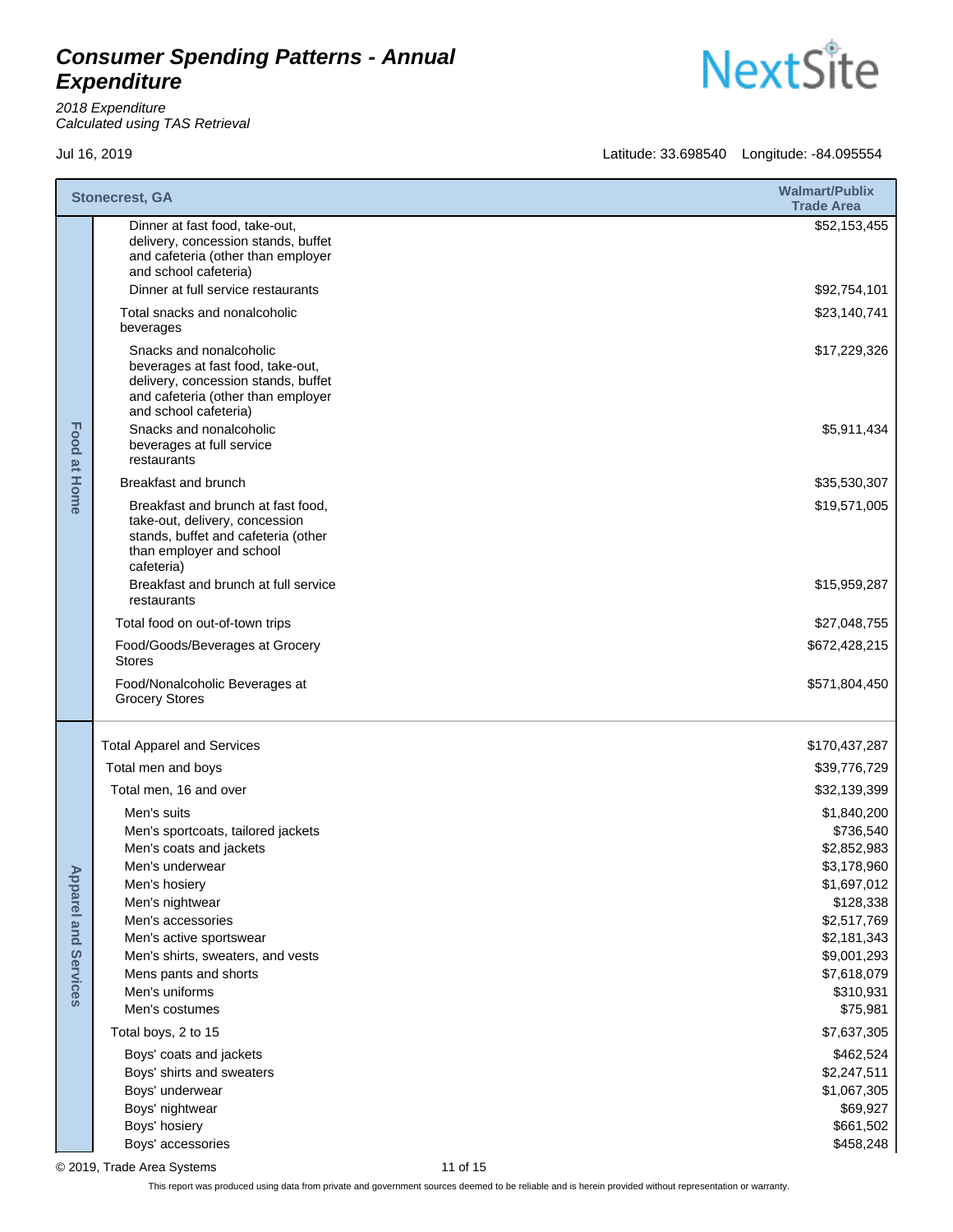2018 Expenditure Calculated using TAS Retrieval

Jul 16, 2019 Latitude: 33.698540 Longitude: -84.095554

|                             | <b>Stonecrest, GA</b>                                                                                                  | <b>Walmart/Publix</b><br><b>Trade Area</b>                     |
|-----------------------------|------------------------------------------------------------------------------------------------------------------------|----------------------------------------------------------------|
|                             | Boys' suits, sportcoats, vests<br>Boys pants and shorts<br>Boys' uniforms<br>Boys' active sportswear<br>Boys' costumes | \$155,951<br>\$2,122,519<br>\$167,617<br>\$127,122<br>\$97,016 |
|                             | Total women and girls                                                                                                  | \$67,133,422                                                   |
|                             | Total women, 16 and over                                                                                               | \$59,469,494                                                   |
|                             | Women's coats and jackets<br>Women's dresses<br>Women's sportcoats, tailored<br>jackets                                | \$4,018,661<br>\$6,309,681<br>\$458,350                        |
|                             | Women's shirts, tops, blouses,<br>vests and sweaters                                                                   | \$16,082,689                                                   |
|                             | Women's skirts                                                                                                         | \$1,336,768                                                    |
|                             | Womens pants and shorts                                                                                                | \$10,731,773                                                   |
|                             | Women's active sportswear                                                                                              | \$4,460,747                                                    |
|                             | Women's sleepwear<br>Women's undergarments                                                                             | \$2,119,339<br>\$4,133,498                                     |
|                             | Women's hosiery                                                                                                        | \$2,799,569                                                    |
|                             | Women's suits                                                                                                          | \$401,376                                                      |
|                             | Women's accessories                                                                                                    | \$6,026,884                                                    |
|                             | Women's uniforms                                                                                                       | \$480,825                                                      |
|                             | Women's costumes                                                                                                       | \$109,194                                                      |
|                             | Total girls, 2 to 15                                                                                                   | \$7,663,967                                                    |
| <b>Apparel and Services</b> | Girls' coats and jackets                                                                                               | \$381,287                                                      |
|                             | Girls' dresses, suits                                                                                                  | \$918,455                                                      |
|                             | Girls' shirts, blouses, sweaters<br>Girls pants and shorts                                                             | \$2,384,778<br>\$1,668,712                                     |
|                             | Girls' active sportswear                                                                                               | \$669,049                                                      |
|                             | Girls' underwear and sleepwear                                                                                         | \$406,548                                                      |
|                             | Girls' hosiery                                                                                                         | \$496,081                                                      |
|                             | Girls' accessories                                                                                                     | \$402,490                                                      |
|                             | Girls' uniforms                                                                                                        | \$176,755                                                      |
|                             | Girls' costumes                                                                                                        | \$160,032                                                      |
|                             | Total children under 2                                                                                                 | \$3,961,749                                                    |
|                             | Infant coat, jacket, snowsuit                                                                                          | \$84,400                                                       |
|                             | Infant dresses, outerwear<br>Infant undergarments                                                                      | \$707,594<br>\$2,642,416                                       |
|                             | Infant nightwear, loungewear                                                                                           | \$75,471                                                       |
|                             | Infant accessories                                                                                                     | \$451,852                                                      |
|                             | <b>Total Footwear</b>                                                                                                  | \$39,729,153                                                   |
|                             | Men's footwear                                                                                                         | \$12,450,575                                                   |
|                             | Boys' footwear                                                                                                         | \$4,210,026                                                    |
|                             | Women's footwear                                                                                                       | \$20,399,930                                                   |
|                             | Girls' footwear                                                                                                        | \$2,668,644                                                    |
|                             | Total other apparel products and<br>services                                                                           | \$19,836,102                                                   |
|                             | Material and supplies for sewing,<br>needlework, quilting                                                              | \$2,508,512                                                    |
|                             | Watches                                                                                                                | \$1,074,054                                                    |

© 2019, Trade Area Systems 12 of 15

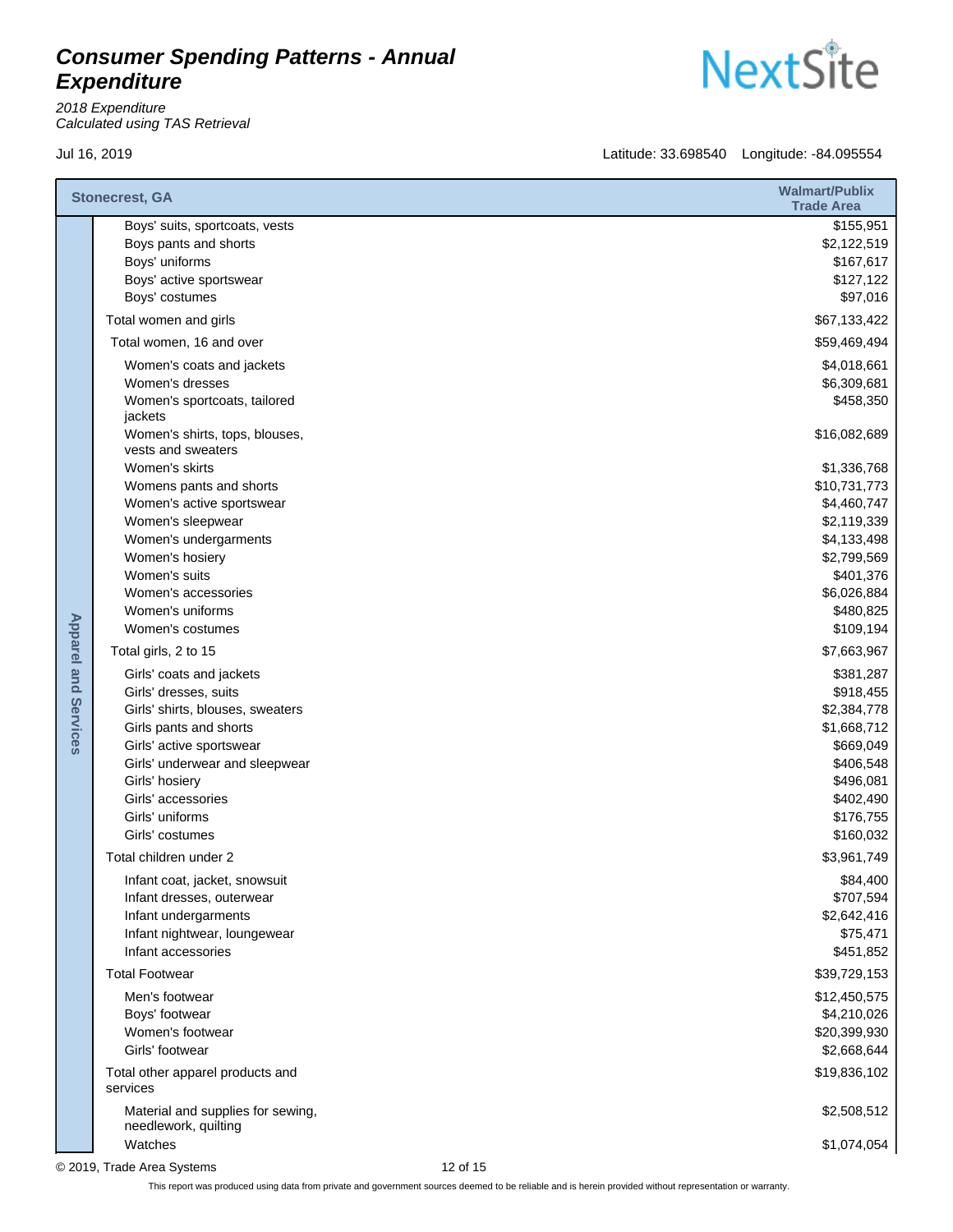2018 Expenditure Calculated using TAS Retrieval

Jul 16, 2019 Latitude: 33.698540 Longitude: -84.095554

**NextSite** 

| <b>Stonecrest, GA</b>          |                                                                                                    | <b>Walmart/Publix</b><br><b>Trade Area</b> |
|--------------------------------|----------------------------------------------------------------------------------------------------|--------------------------------------------|
| <b>Apparel and</b><br>Services | Jewelry<br>Shoe repair and other shoe service<br>Coin-operated apparel laundry and<br>dry cleaning | \$6,137,869<br>\$174,751<br>\$5,129,489    |
|                                | Alteration, repair and tailoring of<br>apparel and accessories                                     | \$643,662                                  |
|                                | Clothing rental                                                                                    | \$163,750                                  |
|                                | Watch and jewelry repair                                                                           | \$387,537                                  |
|                                | Apparel laundry and dry cleaning<br>not coin-operated                                              | \$3,616,508                                |
|                                | <b>Total Transportation</b>                                                                        | \$933,327,669                              |
|                                | Total vehicle purchases (net outlay)                                                               | \$377,679,063                              |
|                                | Total cars and trucks, new                                                                         | \$170,948,611                              |
|                                | New cars<br>New trucks                                                                             | \$77,067,879<br>\$93,880,665               |
|                                | Total Cars and trucks, used                                                                        | \$206,730,390                              |
|                                | Used cars                                                                                          | \$90,789,503                               |
|                                | Used trucks                                                                                        | \$115,940,954                              |
|                                | Total gasoline and motor oil                                                                       | \$210,984,568                              |
|                                | Gasoline                                                                                           | \$195,171,352                              |
|                                | Diesel fuel<br>Gasoline on out-of-town trips                                                       | \$4,178,711<br>\$10,051,843                |
|                                | Motor oil                                                                                          | \$1,481,117                                |
|                                | Motor oil on out-of-town trips                                                                     | \$101,557                                  |
|                                | Total other vehicle expenses                                                                       | \$289,419,336                              |
|                                | Total vehicle finance charges                                                                      | \$23,568,760                               |
|                                | Automobile finance charges                                                                         | \$9,537,429                                |
|                                | Truck finance charges                                                                              | \$12,849,831                               |
| Transportation                 | Motorcycle and plane finance<br>charges                                                            | \$205,302                                  |
|                                | Other vehicle finance charges                                                                      | \$976,180                                  |
|                                | Total vehicle maintenance and repairs                                                              | \$91,395,660                               |
|                                | Coolant, additives, brake,<br>transmission fluids                                                  | \$822,063                                  |
|                                | Tires - purchased, replaced,<br>installed                                                          | \$15,275,229                               |
|                                | Parts, equipment, and accessories                                                                  | \$6,400,512                                |
|                                | Body work and painting<br>Motor tune-up                                                            | \$2,824,038<br>\$4,053,052                 |
|                                | Lube, oil change, and oil filters                                                                  | \$9,997,813                                |
|                                | Front end alignment, wheel<br>balance and rotation                                                 | \$2,533,437                                |
|                                | Shock absorber replacement                                                                         | \$1,406,158                                |
|                                | Repair tires and other repair work                                                                 | \$12,733,239                               |
|                                | Vehicle cleaning services including<br>car wash                                                    | \$2,080,317                                |
|                                | Vehicle products, such as wax,<br>touch up paint, etc                                              | \$1,430,747                                |

© 2019, Trade Area Systems 13 of 15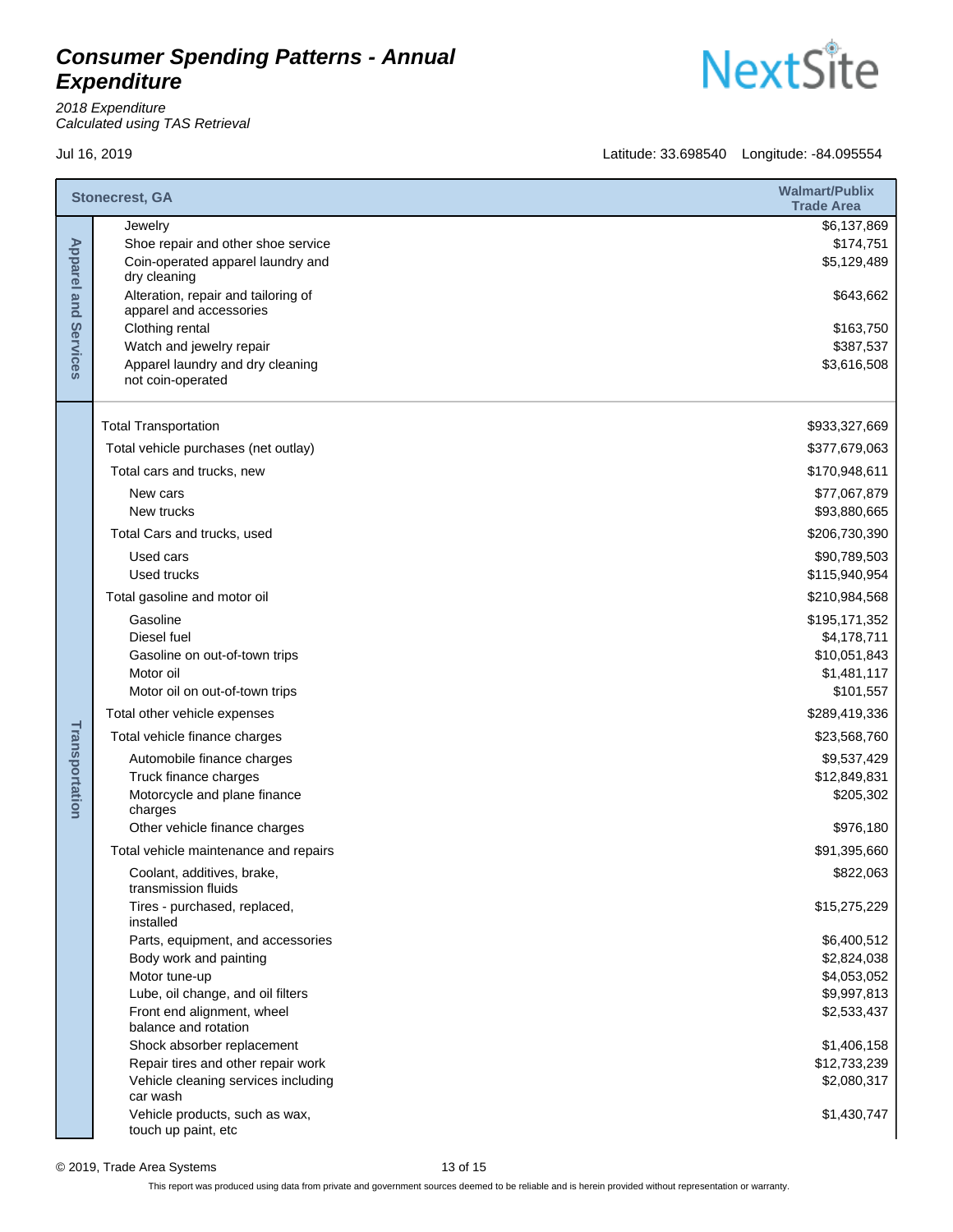2018 Expenditure Calculated using TAS Retrieval



|                | <b>Stonecrest, GA</b>                                                                                                                                                                           | <b>Walmart/Publix</b><br><b>Trade Area</b>                                            |
|----------------|-------------------------------------------------------------------------------------------------------------------------------------------------------------------------------------------------|---------------------------------------------------------------------------------------|
|                | Miscellaneous auto repair and<br>servicing                                                                                                                                                      | \$9,996,222                                                                           |
|                | Vehicle or engine repairs                                                                                                                                                                       | \$21,842,844                                                                          |
|                | Vehicle insurance                                                                                                                                                                               | \$116,079,270                                                                         |
|                | Total vehicle rental, licenses, other<br>charges                                                                                                                                                | \$58,375,616                                                                          |
|                | Total leased and rented vehicles                                                                                                                                                                | \$31,812,521                                                                          |
|                | Total rented vehicles                                                                                                                                                                           | \$5,303,331                                                                           |
|                | Auto/Truck rental<br>Auto/Truck rental, out-of-town trips<br><b>Total leased vehicles</b><br>Auto/Truck lease payments                                                                          | \$3,885,098<br>\$1,418,187<br>\$26,509,343<br>\$26,509,343                            |
|                | Vehicle registration state/local                                                                                                                                                                | \$11,766,953                                                                          |
|                | Drivers' license                                                                                                                                                                                | \$1,033,783                                                                           |
|                | Vehicle inspection                                                                                                                                                                              | \$1,298,831                                                                           |
|                | Total parking fees                                                                                                                                                                              | \$4,809,418                                                                           |
| Transportation | Parking fees in home city,<br>excluding residence                                                                                                                                               | \$4,117,979                                                                           |
|                | Parking fees, out-of-town trips                                                                                                                                                                 | \$691,421                                                                             |
|                | Tolls<br>Tolls on out-of-town trips<br>Towing charges<br>Automobile service clubs and GPS                                                                                                       | \$3,762,228<br>\$396,159<br>\$694,580<br>\$2,801,168                                  |
|                | Total public transportation                                                                                                                                                                     | \$55,244,642                                                                          |
|                | Airline fares<br>Intercity bus fares<br>Intracity mass transit fares<br>Local trans. on out-of-town trips<br>Taxi fares and limousine services<br>on trips<br>Taxi fares and limousine services | \$35,386,706<br>\$1,000,533<br>\$8,627,346<br>\$1,101,792<br>\$647,100<br>\$3,187,120 |
|                | Intercity train fares                                                                                                                                                                           | \$1,110,148                                                                           |
|                | Ship fares                                                                                                                                                                                      | \$4,184,148                                                                           |
|                | <b>Total Education</b>                                                                                                                                                                          | \$68,732,379                                                                          |
|                | College tuition                                                                                                                                                                                 | \$47,933,570                                                                          |
|                | Elementary and high school tuition                                                                                                                                                              | \$9,252,161                                                                           |
|                | Other schools tuition<br>Other school expenses including                                                                                                                                        | \$784,715<br>\$3,551,976                                                              |
|                | rentals                                                                                                                                                                                         |                                                                                       |
| Education      | School books, supplies, equipment<br>for college                                                                                                                                                | \$4,254,743                                                                           |
|                | School books, supplies, equipment<br>for elementary, high school                                                                                                                                | \$1,545,982                                                                           |
|                | School books, supplies, equipment<br>for day care, nursery, other                                                                                                                               | \$161,024                                                                             |